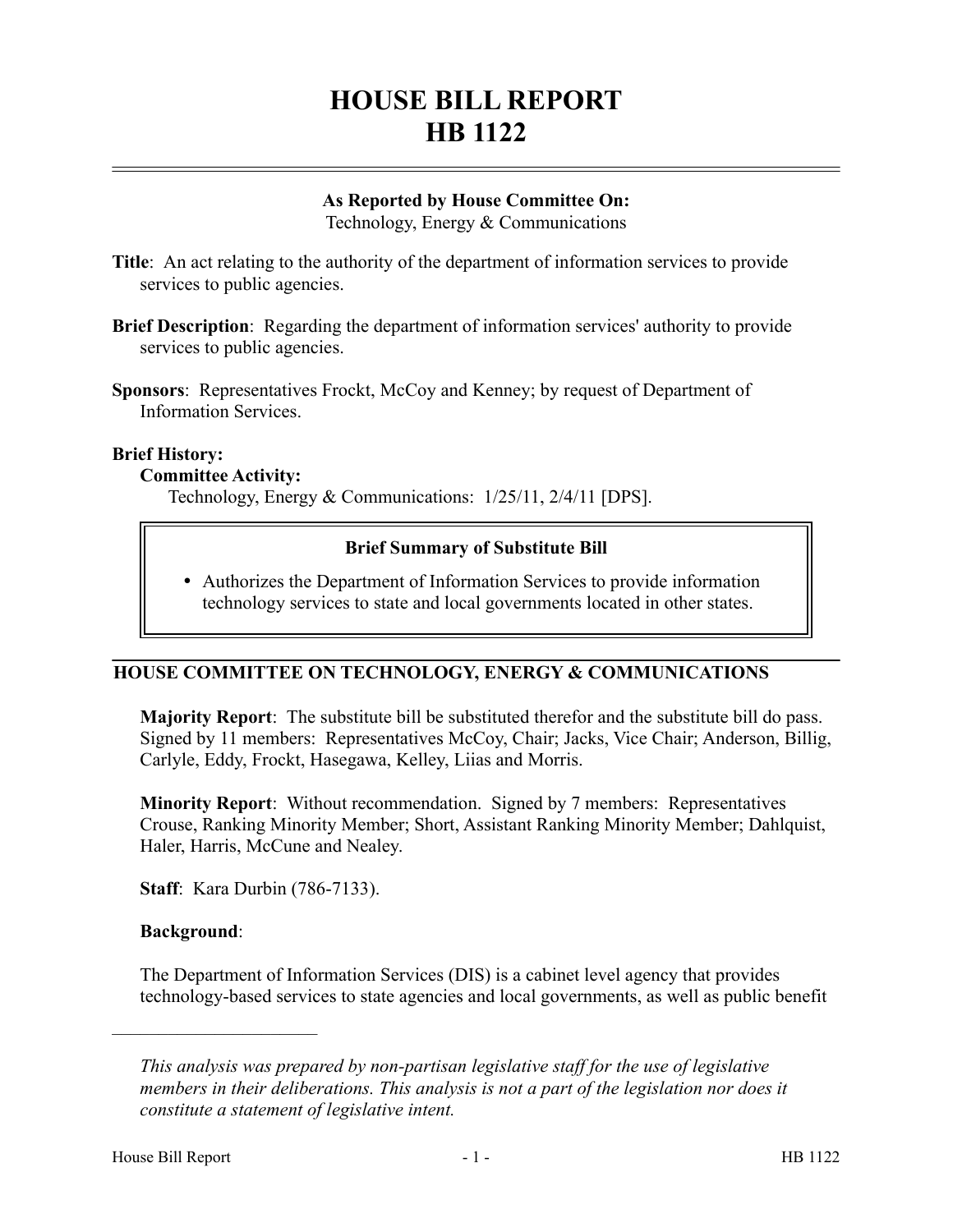non-profit corporations, on a cost-recovery basis. Some examples of the type of services that the DIS provides include: telecommunications or computer services; procurement of technology equipment through master contracts; information technology support; and other related technology-based products and services.

State agencies may procure information technology services through the DIS, but are not required to do so if other alternatives are more cost-effective or provide better service.

–––––––––––––––––––––––––––––––––

## **Summary of Substitute Bill**:

The Department of Information Services (DIS) may provide information technology services to any public agency located in this state or in other states, including units of local government. In establishing rates and fees for services, the DIS must consider the total cost of ownership and the net cost to Washington taxpayers of enabling the state to deliver services to state and local public agencies.

When providing information services to public agencies located in the state, the DIS may price its services at rates below full-cost recovery levels if the service offerings will provide cost savings to Washington taxpayers over time. However, the DIS may not price its services to public agencies located in Washington at rates above full-cost recovery levels.

When providing information services to public agencies located in another state, the DIS must use best efforts to ensure the state is recovering all direct and indirect costs associated with the service, plus some additional return.

The term "public agency" is defined.

# **Substitute Bill Compared to Original Bill**:

The substitute bill modifies the current requirement that the Department of Information Services (DIS) offer services on a full cost-recovery basis. It allows the DIS to price services at rates below full-cost recovery levels when providing services to public agencies located in the state, if the service offering will provide overall cost savings to taxpayers over time. It also specifies that the DIS must use best efforts when providing services to public agencies located in another state to recover all direct and indirect costs associated with the service, plus some additional return.

–––––––––––––––––––––––––––––––––

**Appropriation**: None.

**Fiscal Note**: Available.

**Effective Date of Substitute Bill**: The bill takes effect 90 days after adjournment of the session in which the bill is passed.